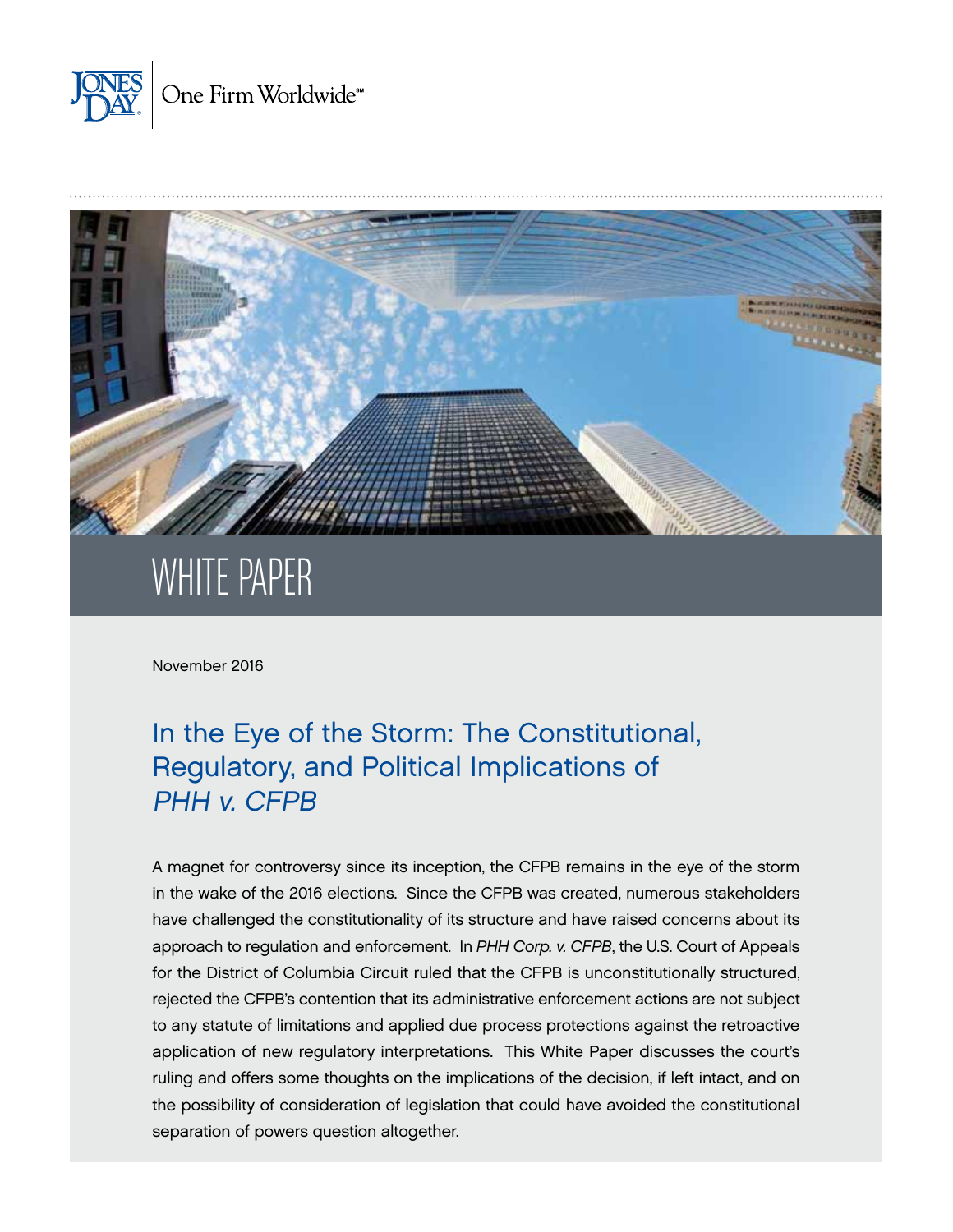### TABLE OF CONTENTS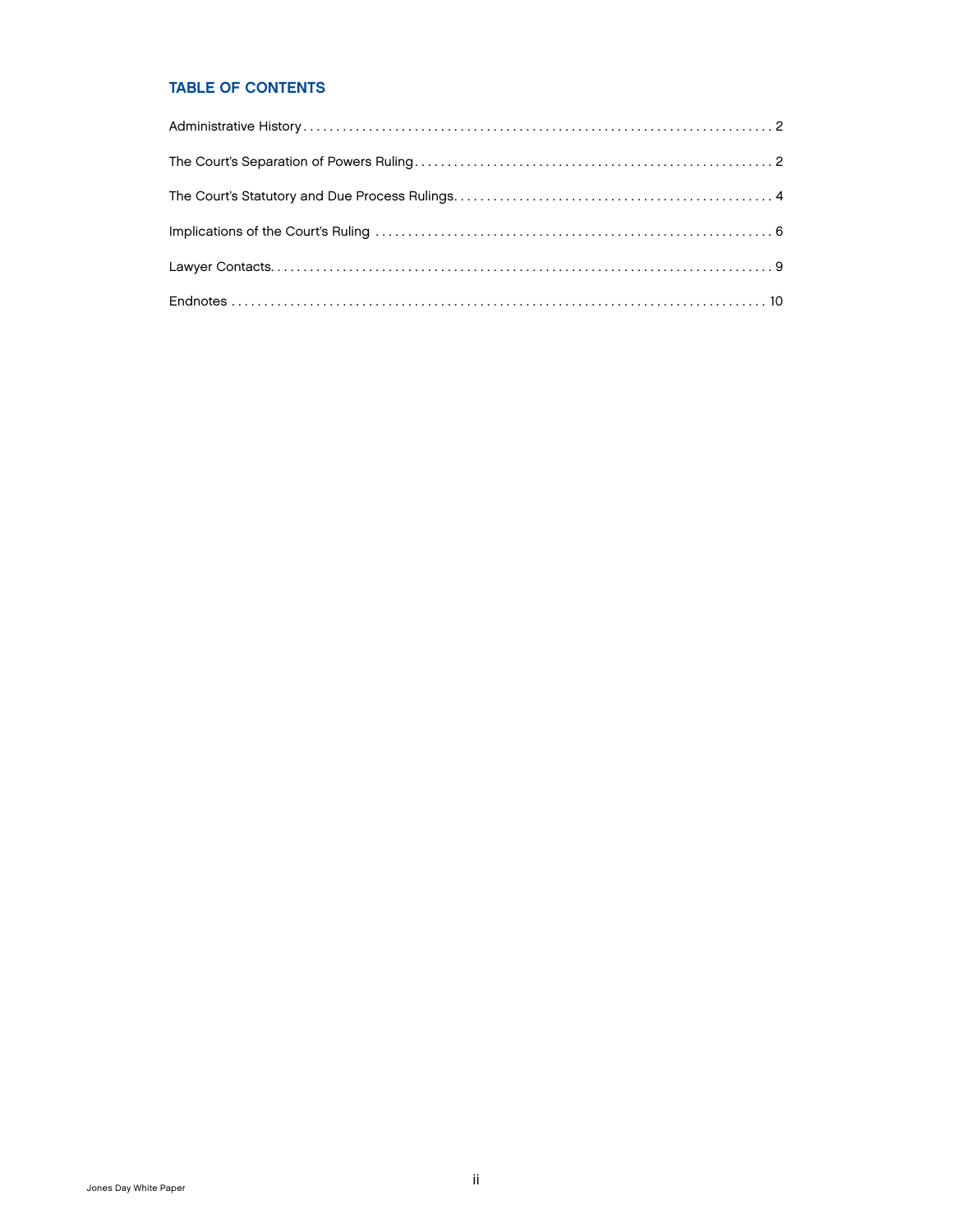Creation of the Consumer Financial Protection Bureau ("CFPB") was one of the most controversial elements of the Dodd-Frank Wall Street Reform and Consumer Protection Act ("Dodd-Frank Act"),<sup>1</sup> and the intensity of the debate since then has not dissipated. A key question at the center of the controversy around the CFPB is the constitutional separation of powers question: Does an independent federal government agency headed by a single Director, who can be removed by the United States President only for cause, survive constitutional scrutiny?

Some constitutional scholars have expressed reservations based upon the inability of the President to remove the CFPB Director at will, while others believe the United States Supreme Court settled the issue long ago in *Humphrey's Executor v. United States*2 by upholding the constitutionality of independent government agencies. Throughout the existence of the CFPB, various stakeholders have brought actions challenging the agency's structure as violating the separation of powers doctrine of Article II of the United States Constitution.3 The issue came to a head in the recent decision by a panel of judges of the United States Court of Appeals for the District of Columbia Circuit in *[PHH Corp. v. CFPB](http://www.jonesday.com/files/upload/PHH.pdf)*4 ("PHH Decision"). The PHH Decision, along with the subsequent election of a Republican President and a Republican majority in Congress, portends that the CFPB may soon be restructured, either judicially or legislatively, from a single-director to a multimember commission or board.

The majority decision, written by Circuit Judge Brett Kavanaugh, draws pivotal constitutional conclusions with potentially farreaching consequences. Most of the D.C. Circuit's lengthy ruling is devoted to review of the Supreme Court's separation of powers precedents in support of the conclusion that the CFPB is unconstitutionally structured. The court also discusses and applies important due process protections against the retroactive application of new agency interpretations of existing rules. Finally, the court rejects as "absurd" and "alarming" the CFPB's assertion that its administrative enforcement actions are not subject to any statute of limitations whatsoever.

First, the court applied the Supreme Court's separation of powers precedents to hold that the CFPB is unconstitutionally structured because it is headed by a single Director who can be removed by the President only for cause.<sup>5</sup> The remedy the court fashioned for this constitutional infirmity was to sever the

for-cause removal provision from the rest of the statute. The court chose this remedy to ensure that the CFPB can continue to operate but as an executive agency led by a single Director who is subject to the supervision, direction, and removal power of the President.

Second, the court held that the CFPB's interpretation of the Real Estate Settlement Procedures Act ("RESPA") to prohibit so-called captive reinsurance arrangements violated both the statute and due process protections. The court found that the CFPB's interpretation of RESPA was inconsistent with the statutory text and longstanding government precedent, and it therefore determined that the CFPB's interpretation was not entitled to deference under the Supreme Court's ruling in *Chevron U.S.A., Inc. v. Natural Res. Def. Council, Inc.*6 The court also held, in the alternative, that the CFPB's attempt to apply its new RESPA interpretation retroactively to conduct that occurred long before the adoption of the new interpretation amounted to a serious violation of due process. These alternative holdings are both binding precedent of the court if left intact on appeal.

Third, the court rejected the CFPB's contention that, under the Dodd-Frank Act, there is no statute of limitations applicable to any CFPB administrative enforcement action to enforce any of the federal consumer financial laws, holding instead that the three-year limitations period in RESPA applies not only to CFPB court actions but to CFPB administrative actions as well.7

On November 17, 2016, the CFPB filed a petition for rehearing by the full D.C. Circuit Court. Whether or not the PHH Decision stands, legislation to change the structure of the CFPB from a single Director to a commission or board may be on the horizon in the near-term.

This *White Paper* begins with an overview of the administrative enforcement action that preceded consideration by the court and then discusses the court's ruling and interpretations, focusing, as the court did, on the history of the key Supreme Court cases that informed the court's constitutional holdings.<sup>8</sup> We offer our thoughts on some of the potential impacts of the court's constitutional holdings for the CFPB and other similarly situated agencies and conclude with some observations of the potential enduring regulatory and political impacts if the PHH Decision stands or if the 115th Congress takes up legislation that replaces the CFPB Director with a five-member commission or board.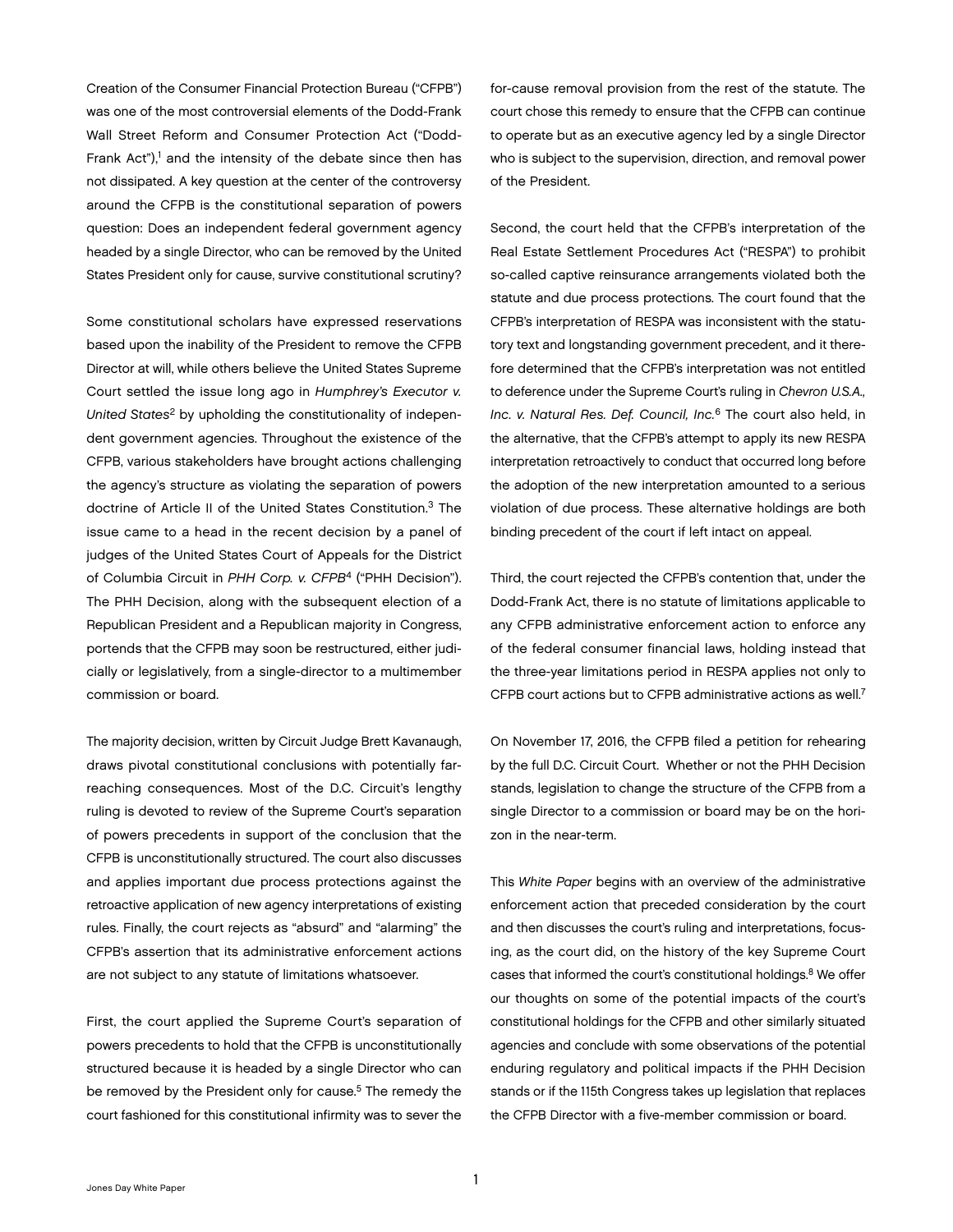#### <span id="page-3-0"></span>ADMINISTRATIVE HISTORY

The PHH Decision emanated from a 2014 administrative enforcement action initiated by the CFPB against PHH for alleged violations of RESPA's ban on certain unearned referral fees.9 Specifically, the notice of enforcement action alleged that PHH had violated Section 8(a) of RESPA:

…when it referred business to mortgage insurers that had entered into captive reinsurance agreements; that the reinsurance payments received by PHH from mortgage insurers were a "thing of value," consideration for PHH's referrals, accepted by PHH, and either not for services actually performed or grossly exceeded the value of the reinsurance services [PHH's subsidiary] provided; and that PHH violated section 8(b) of RESPA because the amounts that were ceded to [PHH's subsidiary] constituted a split of mortgage insurance premiums paid by the borrowers.<sup>10</sup>

PHH contested these allegations on the grounds that its actions were permitted by Section 8(c)(2) of RESPA, which provides an exemption from the prohibitions of Section 8(a) of RESPA, and by supportive interpretative letters issued by the Department of Housing and Urban Development ("HUD"),<sup>11</sup> the agency that had been responsible for interpreting and enforcing RESPA before the Dodd-Frank Act redelegated that responsibility to the CFPB.12 PHH also maintained that the three-year statute of limitations in RESPA applied to administrative enforcement actions initiated by the CFPB.

After a lengthy proceeding, an administrative law judge ("ALJ") determined that PHH had violated Section 8(a) of RESPA and should pay a disgorgement penalty of \$6.44 million based upon each reinsured mortgage loan closed within a three-year statute of limitations period. Both PHH and the CFPB appealed this decision to the CFPB Director.

On June 4, 2015, the CFPB Director upheld the ALJ's ruling that PHH had violated Section 8(a) of RESPA, finding that neither Section 8(c) of RESPA nor HUD's prior rule and interpretations provided an exemption for PHH's actions. The CFPB Director expressly rejected HUD's longstanding position as set forth both in HUD's rule implementing RESPA and in written interpretations regarding the application of RESPA to captive reinsurance arrangements. The CFPB Director determined that no

statute of limitations applies to CFPB challenges of potential violations of RESPA in an administrative proceeding and that each acceptance of payment from a mortgage insurer was a separate violation of RESPA. On these bases, the Director increased the amount of the disgorgement penalty greater than 15-fold, from \$6.44 million to \$109 million.

#### THE COURT'S SEPARATION OF POWERS RULING

PHH's Article II Challenge. On appeal to the D.C. Circuit Court, PHH raised the fundamental constitutional objection that the structure of the CFPB violates Article II of the U.S. Constitution<sup>13</sup> because the CFPB operates as an independent agency headed by a single Director who can be removed by the President only for cause. The President may remove the CFPB Director only for "inefficiency, neglect of duty, or malfeasance in office."14

PHH asserted that the placement of legislative, executive, and judicial power in the hands of a single Director who is not accountable to the President or to the Congress violates constitutional separation of powers principles. PHH argued that, "to comply with Article II, either (i) the agency's Director must be removable at will by the President, meaning that the CFPB would operate as a traditional executive agency; or (ii) if structured as an independent agency, the agency must be structured as a multi-member commission."15

The D.C. Circuit Court's Analysis and Holding. The majority opinion begins, "This is a case about executive power and individual liberty," and the balance of the constitutional part of the opinion carefully describes the application of the Supreme Court's separation of powers precedent to the PHH case. Article II of the U.S. Constitution assigns executive power to the President in order to preserve individual liberty and ensure accountability. The President carries out executive power through subordinate executive officers who are appointed by the President by and with the advice and consent of the Senate. A landmark 1926 Supreme Court decision, *Myers v. United States*, recognized the authority of the President under Article II to remove executive officers, "[W]hen the grant of the executive power is enforced by the express mandate to take care that the laws be faithfully executed, it emphasizes the necessity for including within the executive power as conferred the exclusive power of removal."<sup>16</sup> Against that backdrop, the court observes that traditionally, only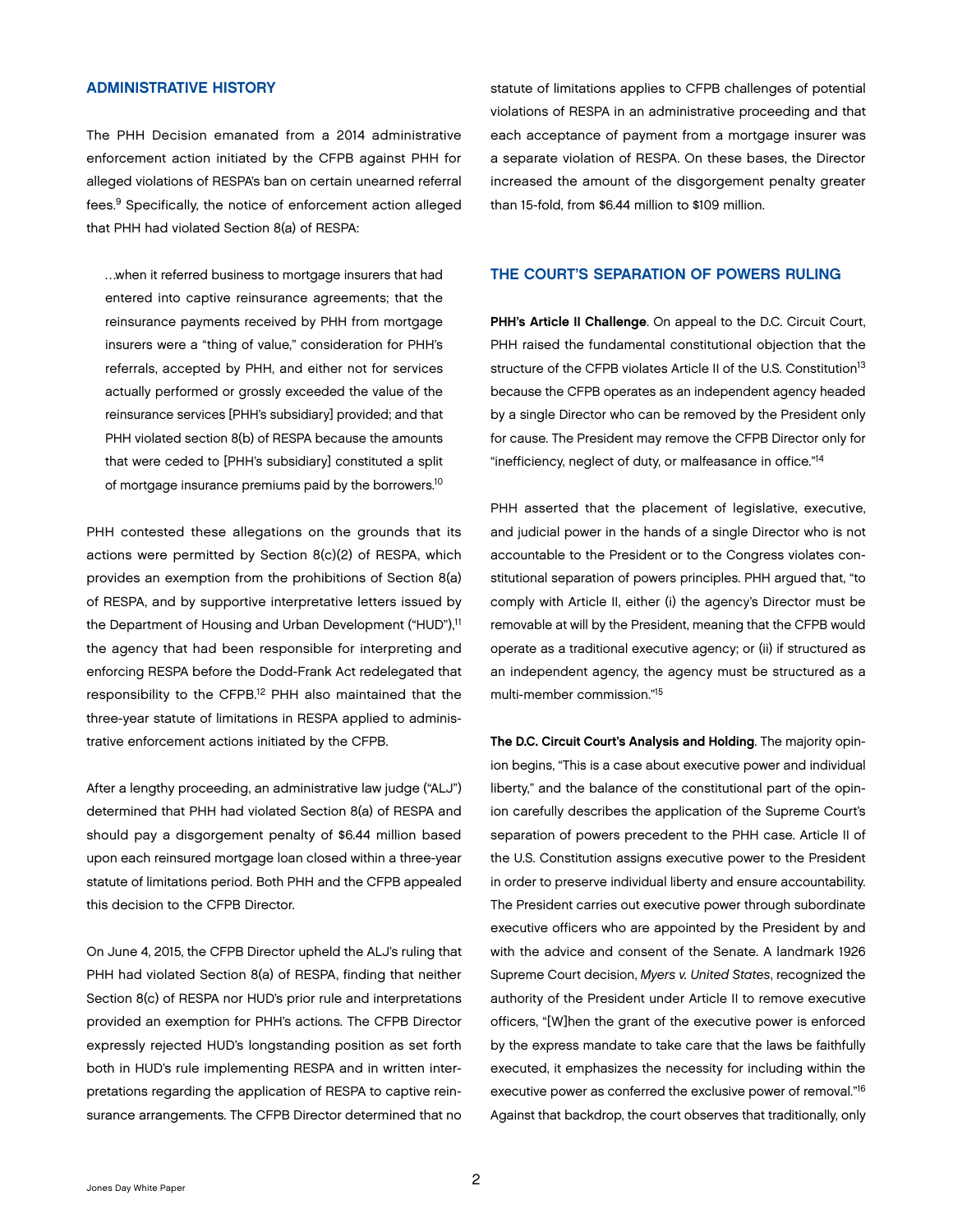executive agencies have been led by a single official, as the CFPB is, and that official is subject to supervision, direction, and removal by the President, who controls executive power.

The court described the evolution of independent agencies and their relationship to the executive power the U.S. Constitution vests in the President. In its 1935 *Humphrey's Executor* decision, the Supreme Court upheld the constitutionality of independent agencies when President Roosevelt asserted his authority under Article II to remove Commissioner Humphrey from the Federal Trade Commission ("FTC") because he had refused to follow the policies of the New Deal adopted by the Roosevelt administration.17 The D.C. Circuit Court explained, "[a]t its core, the case raised the question whether Article II permitted Congress to create independent agencies whose heads were not removable at will and would operate free of the President's supervision and direction."<sup>18</sup> The D.C. Circuit Court highlighted several characteristics of the design of the FTC raised by the *Humprey's Executor* Court that, in the court's view, distinguished the structure of the FTC from that of the CFPB. The court pointed out that the FTC was designed "to be non-partisan," to "act with entire impartiality," and "to exercise the trained judgment of a body of experts appointed by law and informed by experience."19

Today there are numerous independent agencies that "possess authority over vast swaths of American economic and social life,"20 and "[u]ntil this point in U.S. history, independent agencies exercising substantial executive authority have all been multi-member boards or commissions."21 The Supreme Court's decision in *Humphrey's Executor* settled the question of the constitutionality of independent agencies, but according to the majority opinion, "*Humphrey's Executor* does not mean that anything goes."22

The question before the D.C. Circuit Court in the PHH case, according to the majority opinion, was whether *Humphrey's Executor* extended to the structure of the CFPB, an independent agency led by a single Director rather than by a Commission. In answering this question, the court reviewed the expansive responsibilities of the CFPB Director and observed that "when measured in terms of unilateral power, the Director of the CFPB is the single most powerful official in the entire U.S. Government, other than the President."23 According to the majority opinion, the CFPB lacks critical checks and balances

and structural constitutional protections but has substantial power over the U.S. economy, so, "this wolf comes as a wolf."<sup>24</sup>

As an independent agency with a single Director who can be removed by the President only for cause, the court saw the CFPB as the "first of its kind and a historical anomaly."25 This characterization of the CFPB as an anomaly is significant because it enables the court to rely upon two additional Supreme Court cases construing separation of powers issues. In the more recent case, *NLRB v. Noel Canning*, 26 the Supreme Court held that recess appointments in Senate recesses of fewer than 10 days were presumptively unconstitutional under Article II, in part because "[l]ong settled and established practice is a consideration of great weight in a proper interpretation of constitutional provisions regulating the relationship between Congress and the President."<sup>27</sup> Turning to historical practice, the *Noel Canning* Court found "few historical examples" of recess appointments made during a recess period shorter than 10 days."28

Several years earlier, in *Free Enterprise Fund v. Public Company Accounting Oversight Board*, 29 the Supreme Court held that the provisions of the Sarbanes-Oxley Act that made members of the Public Corporation Accounting Oversight Board ("PCAOB") removable by the Securities and Exchange Commission ("SEC") only for good cause were inconsistent with the Constitution's separation of powers. In ruling that the structure of the PCAOB violated Article II of the Constitution, the Supreme Court indicated that the lack of historical precedent for the new structure was "the most telling indication of the severe constitutional problem" with the PCAOB, which had two levels of for-cause protection from removal by the President.<sup>30</sup>

Based upon *Noel Canning* and *Free Enterprise Fund*, the D.C. Circuit Court reasoned that, therefore, "historical practice matters a great deal" in determining the constitutional limits of the executive and legislative branches in separation of powers cases like this that are not resolved by the constitutional text alone.<sup>31</sup> The court opined that "[t]he CFPB's concentration of enormous executive power in a single, unaccountable, unchecked Director not only departs from settled historical practice, but also poses a far greater risk of arbitrary decisionmaking and abuse of power, and a far greater threat to individual liberty, than does a multi-member independent agency."32 According to the court, when evaluated against the historical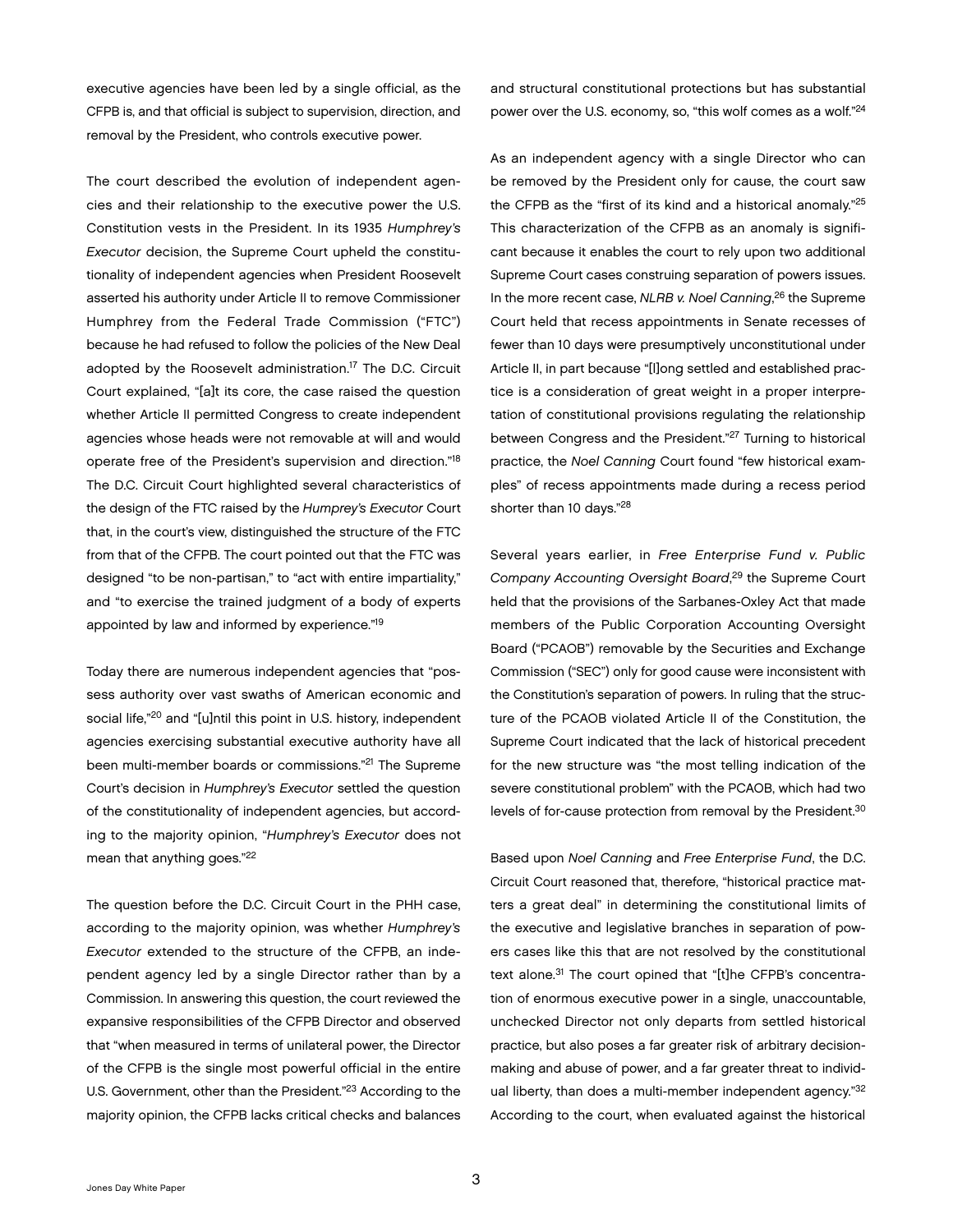<span id="page-5-0"></span>practice of independent agencies, the CFPB structure is a constitutional problem even if it "does not occasion additional diminishment of Presidential power beyond the significant diminishment already caused by *Humphrey's Executor* itself."33

The court recognized the prevalence of independent agencies that are headed by a board of directors or commission, listing more than 20 such agencies. As further support for its conclusion that the CFPB is an anomaly, the court addressed three examples of independent agencies led by a single official whom the President can remove only for cause—the Social Security Administration, the Office of Special Counsel, and the Federal Housing Finance Agency—stating, "[t]hose examples do not count for much when weighed against the deeply rooted historical practice demonstrating that independent agencies are multi-member agencies."34 The court regarded two of these agencies as different in kind from the CFPB and other independent agencies because they do not exercise the core executive power of bringing enforcement actions for violations of statutes or agency rules and because they lack deep historical roots. The court noted that President Clinton had issued a signing statement contesting the constitutionality of changing the Social Security Administration to a single-Director independent agency35 and that President Reagan had vetoed a bill regarding the Office of Special Counsel due to constitutional concerns about the status of that Office as an independent agency.<sup>36</sup> The court viewed the Federal Housing Finance Agency as a contemporary of the CFPB that raises the same question of constitutionality addressed by the court in the PHH Decision.37

Ultimately, the court concluded that *Humphrey's Executor* does not cover the CFPB's novel agency structure. Because there is no settled historical practice of independent agencies led by single Directors who have the substantial executive power the CFPB Director enjoys, the CFPB is "exceptional in our constitutional structure and unprecedented in our constitutional history."38 According to the majority opinion, the single-Director structure of the CFPB departs so markedly from the settled historical practice of independent agencies governed by multimember bodies—a departure that makes a "significant difference for the individual liberty protected by the Constitution's separation of powers"—that applying the Supreme Court's precedents, the CFPB is unconstitutionally structured.39

To remedy this constitutional infirmity, the D.C. Circuit Court declined PHH's invitation to strike down the CFPB or the entire

Dodd-Frank Act.40 Instead, the court looked to *Free Enterprise Fund* for guidance on the appropriate remedy: "… when confronting a constitutional flaw in a statute, we try to limit the solution to the problem, severing any problematic portions while leaving the remainder intact."41 In this regard, the Dodd-Frank Act provides that, "[i]f any provision" is held to be unconstitutional, the remainder of the Act "shall not be affected thereby."42

After determining that Congress would prefer the Dodd-Frank Act with the unconstitutional provision severed and that the Act would remain fully operative without the unconstitutional provision, the court severed the unconstitutional for-cause removal provision from the Act, giving the President the power to remove the CFPB Director at will and to supervise and direct the Director. The court explained:

The CFPB therefore will continue to operate and to perform its many duties, but will do so as an executive agency akin to other executive agencies headed by a single person, such as the Department of Justice and the Department of the Treasury. Those executive agencies have traditionally been headed by a single person precisely because the agency head operates within the Executive Branch chain of command under the supervision and direction of the President. The President is a check on and accountable for the actions of those executive agencies, and the President now will be a check on and accountable for the actions of the CFPB as well.<sup>43</sup>

## THE COURT'S STATUTORY AND DUE PROCESS RULINGS

The court considered PHH's statutory objections to the CFPB's enforcement action because the court's constitutional ruling would not impact the CFPB's ability to uphold the disgorgement penalty imposed against PHH on the ground that PHH had violated RESPA and its implementing regulations.

The CFPB alleged that PHH violated RESPA by participating in captive reinsurance agreements. The CFPB asserted that Section 8(a) of RESPA prohibited payment by a mortgage insurer to a lender for the lender's referral of a customer to the mortgage insurer. Prior to initiation of the CFPB enforcement action, PHH would refer borrowers to mortgage insurers, who, in turn, would purchase mortgage reinsurance from a wholly owned subsidiary of PHH.<sup>44</sup> These agreements had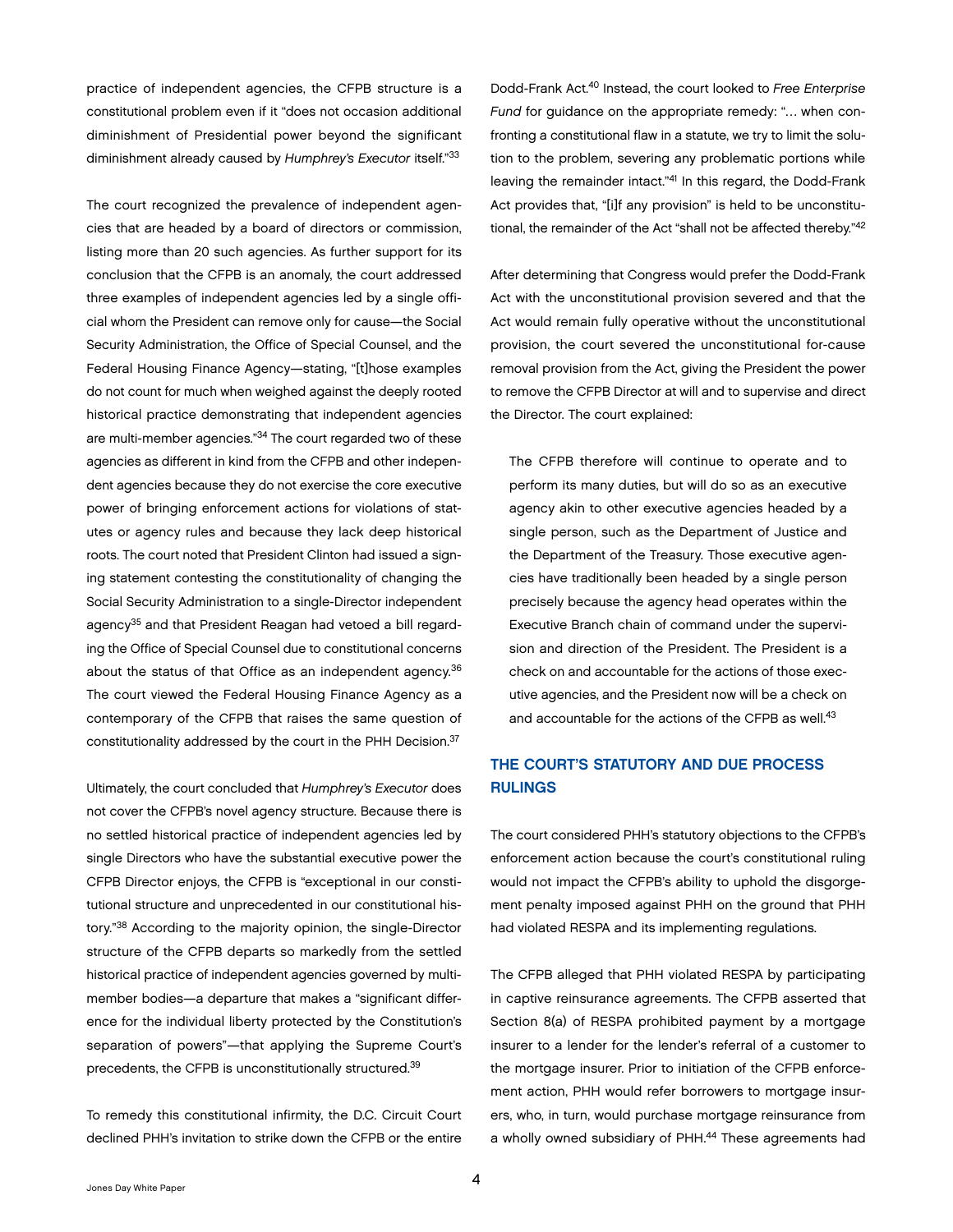been permitted by HUD since 1997 as long as the insurer paid no more than the reasonable market value for reinsurance. The CFPB, however, interpreted RESPA as forbidding any captive reinsurance agreements and sought to apply this interpretation against PHH for conduct that occurred prior to issuance of the CFPB's new interpretation.

PHH challenged the CFPB's statutory decision on two alternative and independent grounds. First, PHH argued that the CFPB's reading of RESPA to prohibit captive reinsurance arrangements was not entitled to deference under *Chevron* because the interpretation was contrary to the plain language of the statute and to longstanding, consistent government interpretations. PHH also contended that, regardless, the CFPB's application of its new interpretation to conduct that occurred before announcement of the new interpretation violated fundamental tenets of due process.

The D.C. Circuit Court agreed with PHH on both points. The court held that Sections 8(a) and 8(c) of RESPA permit captive reinsurance arrangements as long as the mortgage insurance companies do not pay more than reasonable market value to the reinsurers for the services that are actually provided. The court also held that the CFPB's interpretation of RESPA could not constitutionally be applied retroactively to PHH's conduct that occurred prior to the new interpretation. The court's alternative holdings are both binding precedent of the court if left to stand following appeal by the CFPB.

The court opined that the "basic statutory question in this case is not a close call."45 Section 8(a) of RESPA provides, "No person shall give and no person shall accept any fee, kickback, or thing of value pursuant to agreement or understanding, oral or otherwise, that business incident to or a part of a real estate settlement service involving a federally related mortgage loan shall be referred to any person."46 This provision of law precludes payments for referrals in the residential real estate settlement process.

Section 8(c) of RESPA creates a safe harbor that allows captive reinsurance arrangements: "Nothing [in Section 8] shall be construed as prohibiting" the "payment to any person of a bona fide salary or compensation or other payment for goods or facilities actually furnished or for services actually performed." Based upon this statutory text, the court found that Congress made clear that the transactions at issue were lawful as long

as reasonable market value was paid and the services were actually performed. Consistent with this view, the court rejected the CFPB's position that a mortgage insurer's payment for reinsurance is not "bona fide" if it was part of a tying arrangement, finding instead that a payment for a service pursuant to a tying arrangement does not make the payment any less bona fide, provided the payment reflects reasonable market value.<sup>47</sup>

The CFPB argued that its statutory interpretation of RESPA was entitled to *Chevron* deference. The court demurred, explaining that the first step of *Chevron* requires application of tools of statutory interpretation and that the court would defer to the CFPB's interpretation only if there the statute was ambiguous and only if the CFPB's interpretation were at least reasonable. The court then determined that the CFPB's interpretation of RESPA failed at the first step of *Chevron* because the statute is clear and that even if the court were to reach the second step of *Chevron*, the court would conclude that the CFPB's interpretation was not reasonable based upon the text, history, context, and purposes of RESPA.

In short, the court ruled that "Section 8(c) bars the aggressive interpretation of Section 8(a) advanced by the CFPB…."<sup>48</sup> Indeed, in the court's view, the CFPB's interpretation disregarded not only the text and purposes of the statute but also "decades of carefully and repeatedly considered official government interpretations."49

The court next determined that the CFPB's retroactive application of its new interpretation of RESPA violated the Due Process Clause, reasoning that "Retroactivity—in particular, a new agency interpretation that is retroactively applied to proscribe past conduct—contravenes the bedrock due process principle that the people should have fair notice of what conduct is prohibited." The CFPB had applied its new interpretation to PHH's conduct from 2008 to the date of the administrative enforcement action.

The court noted that an agency's change to a statutory interpretation is not in and of itself a problem as long as the change is explained and is consistent with the statute. Here, however, in addition to determining that the CFPB's interpretation was inconsistent with the statute, the court determined that the CFPB's "complete about-face" from HUD's longstanding interpretation of RESPA,50 combined with its retroactive application to PHH's conduct that occurred before the new interpretation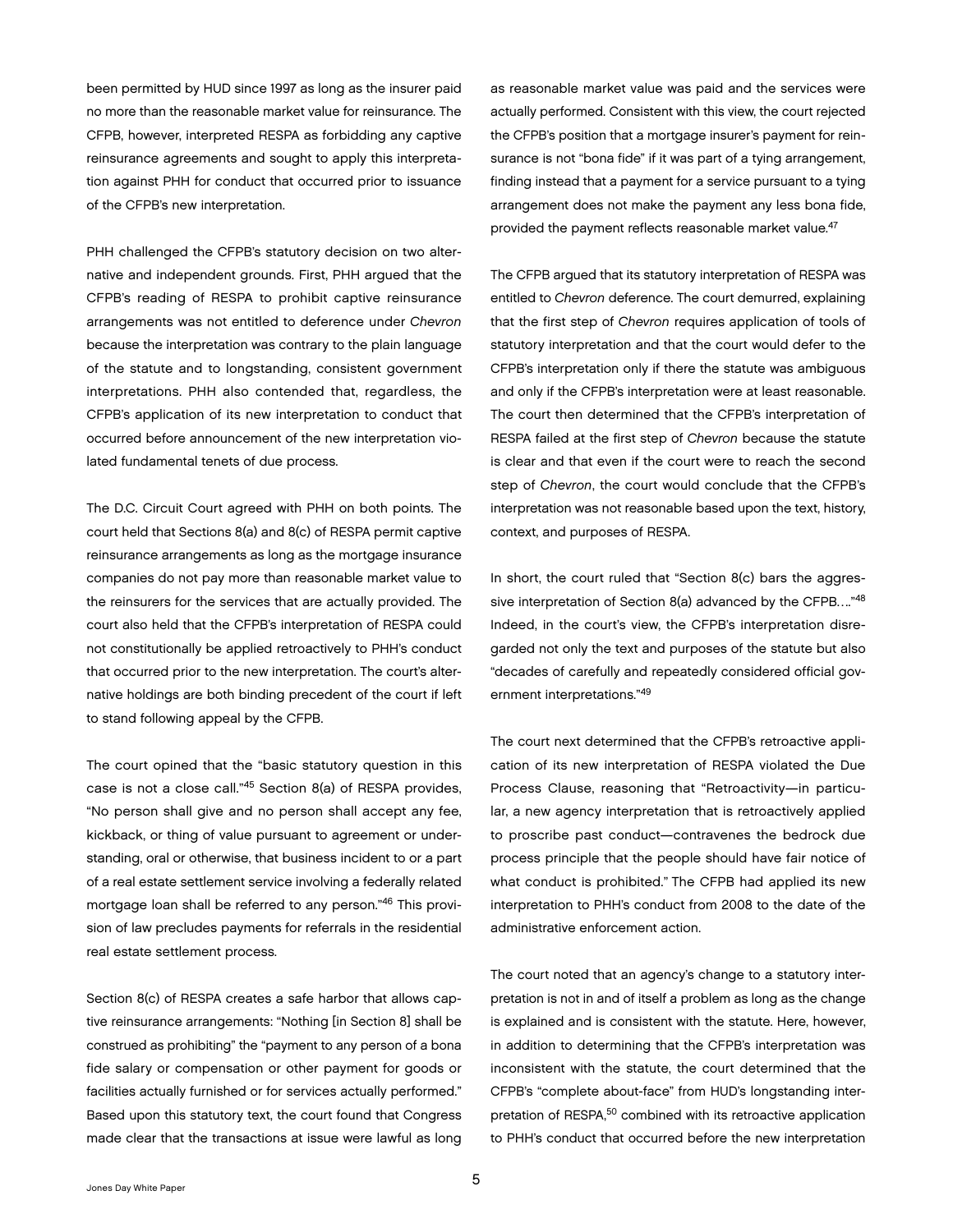<span id="page-7-0"></span>was issued, was a violation of due process. The court highlighted and relied upon several Supreme Court precedents such as that in *Christopher v. SmithKline Beecham Corp.*, where the Supreme Court said: An "agency should not change an interpretation in an adjudicative proceeding where doing so would impose new liability on individuals for past actions which were taken in good-faith reliance on agency pronouncements."<sup>51</sup> In the court's view, all of the fundamental anti-retroactivity principles articulated by the Supreme Court are "Rule of Law 101"<sup>52</sup> and fit the instant case exactly, to the end that the Due Process Clause does not allow retroactive application of a change to the government's longstanding interpretation of a statute.

Finally, the court addressed the CFPB's position that no statute of limitations whatsoever applied to its case against PHH. The CFPB based its position on the absence of an explicit limitations period in the Dodd-Frank Act for administrative proceedings as opposed to court actions, and it argued that even if the Dodd-Frank Act did not override the limitations periods set forth in all of the consumer financial protection statutes the CFPB is authorized to enforce, RESPA imposes a threeyear statute of limitations only on enforcement actions that the CFPB brings in court.

The court disagreed with the CFPB on both points. The court found that the Dodd-Frank Act ties the CFPB's administrative adjudications to the statutes of limitations of each of the various statutes the CFPB is responsible for enforcing<sup>53</sup> and that the three-year statute of limitations in Section 8 of RESPA applies both to court actions and to administrative proceedings.<sup>54</sup>

#### IMPLICATIONS OF THE COURT'S RULING

Implications for Other Independent Agencies with a Single Head. The court distinguished from the CFPB all but one of the few other independent federal agencies that are led by a single person. According to the court, one of the key differences between the Social Security Administration<sup>55</sup> and the Office of Special Counsel<sup>56</sup> on the one hand, and the CFPB on the other, is that the former agencies do not have unilateral authority to initiate enforcement actions and impose penalties, as the CFPB does. The majority opinion viewed this difference as meaningful because unlike the CFPB, neither of these agencies possesses a core executive power that raises

the primary threat to individual liberty posed by executive power.57 This difference in law enforcement powers may lend greater constitutional credence to the structure of these agencies because they do not possess the same executive powers accorded to the CFPB.

The majority opinion also distinguished the President's removal power over the Comptroller of the Currency from his removal power over the Director of the CFPB. The Comptroller of the Currency may be removed by the President "upon reasons to be communicated by him to the Senate,"58 whereas the CFPB Director can be removed only for "inefficiency, neglect of duty, or malfeasance in office," meaning for cause.<sup>59</sup> Thus, the Comptroller may be removed by the President on broader grounds than the CFPB Director may be removed, provided the President communicates those grounds to the Senate.

By contrast, the Director of the Federal Housing Finance Agency has a single Director who can be removed by the President only for cause.<sup>60</sup> The court noted that the agency is a contemporary of the CFPB and "merely raises the same question we confront here"61 regarding the constitutionality of the structure of the CFPB. If the court's ruling is not overturned on appeal, the structure of the Federal Housing Finance Agency appears vulnerable to the same separation of powers constitutional challenge. A potential complexity associated with any future remedy to this constitutional infirmity is that the Housing and Economic Recovery Act,<sup>62</sup> the law that established the Federal Housing Finance Agency, does not have a severability clause, as exists in the Dodd-Frank Act, which established the CFPB.

Implications for Past and Pending CFPB Actions. The court expressly declined to "consider the legal ramifications of [its] decision for past CFPB rules or for past agency enforcement actions," leaving these issues to be resolved going forward. In a footnote, the court indicated that other agencies that have "been on the receiving end of successful constitutional and statutory challenges to their structure and legality" have worked through these issues, stating, "[w]ithout major tumult, the agencies and courts have subsequently worked through the resulting issues regarding the legality of past rules and of past or current enforcement actions."63

A look at the aftermath of the Supreme Court's rulings in *Noel Canning* and *Free Enterprise Fund* sheds some light on the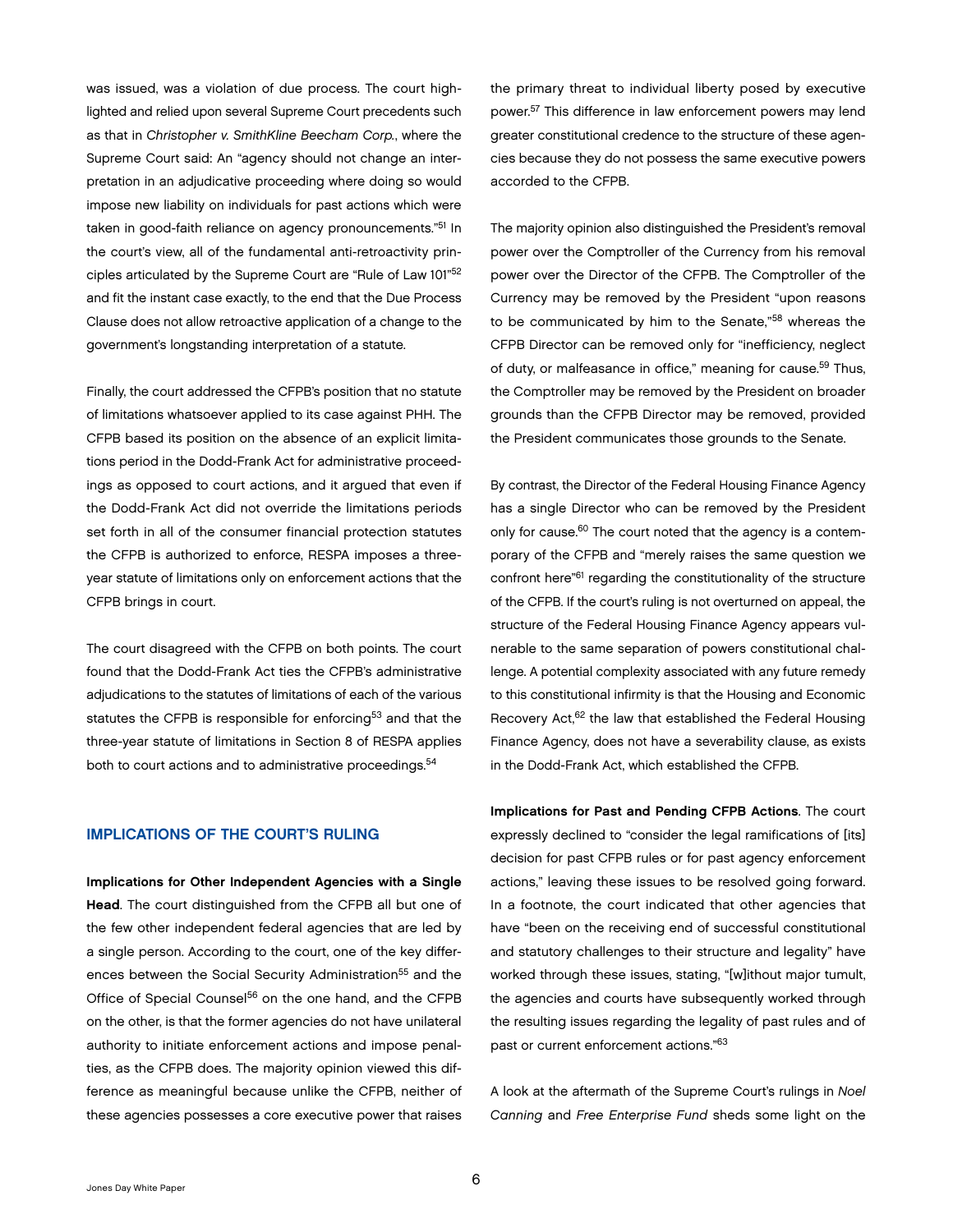impact that successful constitutional challenges have had on pending court cases, administrative actions, and rulemakings for the National Labor Relations Board ("NLRB") and the PCAOB.

Following the Supreme Court's affirmation of the D.C. Circuit Court of Appeal's decision invalidating President Obama's recess appointments of three members of the NLRB, the NLRB set aside certain board decisions that were on appeal to the federal circuit courts and filed motions asking those courts to vacate and remand other cases to the board for further proceedings, consistent with the decision. The NLRB also reconsidered prior ALJ decisions that had been considered while the recess appointees were in place. Some of the NLRB's administrative orders had already been implemented by the date of the *Noel Canning* decision and presented complex questions about how to properly unwind those actions, if at all. Nonetheless, the NLRB appears to have handled the consequences of the Supreme Court's *Noel Canning* ruling without major disruption.

Separate from the impacts on the NLRB's actions, *Noel Canning* had potential impacts on the CFPB Director's actions too. When the Supreme Court decided *Noel Canning*, the CFPB Director was also a recess appointee whose appointment was considered to have been impacted by the decision.<sup>64</sup> Accordingly, after the CFPB Director was nominated again by the President and subsequently confirmed by the Senate, he ratified all actions he had taken during his tenure as a recess appointee. The Notice of Ratification stated:

The President appointed me as Director of the [CFPB] on January 4, 2012, pursuant to his authority under the Recess Appointments Clause, U.S. Const. art. II, §2, cl. 3. The President subsequently appointed me as Director on July 17, 2013, following confirmation by the Senate, pursuant to the Appointments Clause, U.S. Const. art. II, §2, cl. 2. I believe that the actions I took during the period I was serving as a recess appointee were legally authorized and entirely proper. To avoid any possible uncertainty, however, I hereby affirm and ratify any and all actions I took during that period.<sup>65</sup>

Thereafter, the Ninth Circuit Court of Appeals considered the effect of this ratification on a pending CFPB enforcement action, ruling that because the CFPB had authority to bring the enforcement action when initiated, the subsequent ratification of actions by the Director cured any Article II

deficiency that may have existed at that time.<sup>66</sup> Similarly, this past summer, the United States District Court for the District of Columbia upheld the validity of the CFPB Director's ratification with respect to rulemakings.<sup>67</sup>

The Supreme Court's decision in *Free Enterprise Fund* did not address the extent to which past actions of the PCAOB were subject to reconsideration,<sup>68</sup> although the SEC later determined that pending PCAOB actions could be ratified. Immediately following issuance of the *Free Enterprise Fund* decision, the PCAOB published a press release explaining that:

… Because the [Supreme] Court severed [the unconstitutional] provisions from the Act, however, no legislation is necessary to bring the Board's structure within constitutional requirements. The consequence of the Court's decision is that PCAOB Board members will be removable by the SEC at will, rather than only for good cause. All other aspects of the SEC's oversight, the structure of the PCAOB and its programs are otherwise unaffected by the Court's decision. Accordingly, all PCAOB programs will continue to operate as usual, including registration, inspection, enforcement, and standard-setting activities.<sup>69</sup>

The Supreme Court's remedy in *Free Enterprise Fund* for the PCAOB's constitutional defect appears to have had negligible follow-on impacts on the operations of the PCAOB, though outcomes may be dependent on particular facts and circumstances.70

Implications for the CFPB's Rulemaking Procedures. The majority opinion states that by severing the for-cause provision from the Dodd-Frank Act, "the President will now have the power to remove the [CFPB] Director at will, and to supervise and direct the Director … and the President now will be a check on and accountable for the actions of the CFPB as well."71 Accordingly, the CFPB will operate as an executive agency and not as an independent agency.

This new structure raises important questions about the rulemaking procedures that the CFPB must follow if the majority opinion remains intact after appeal by the CFPB and, in particular, about how much direction and control the President must or should exercise.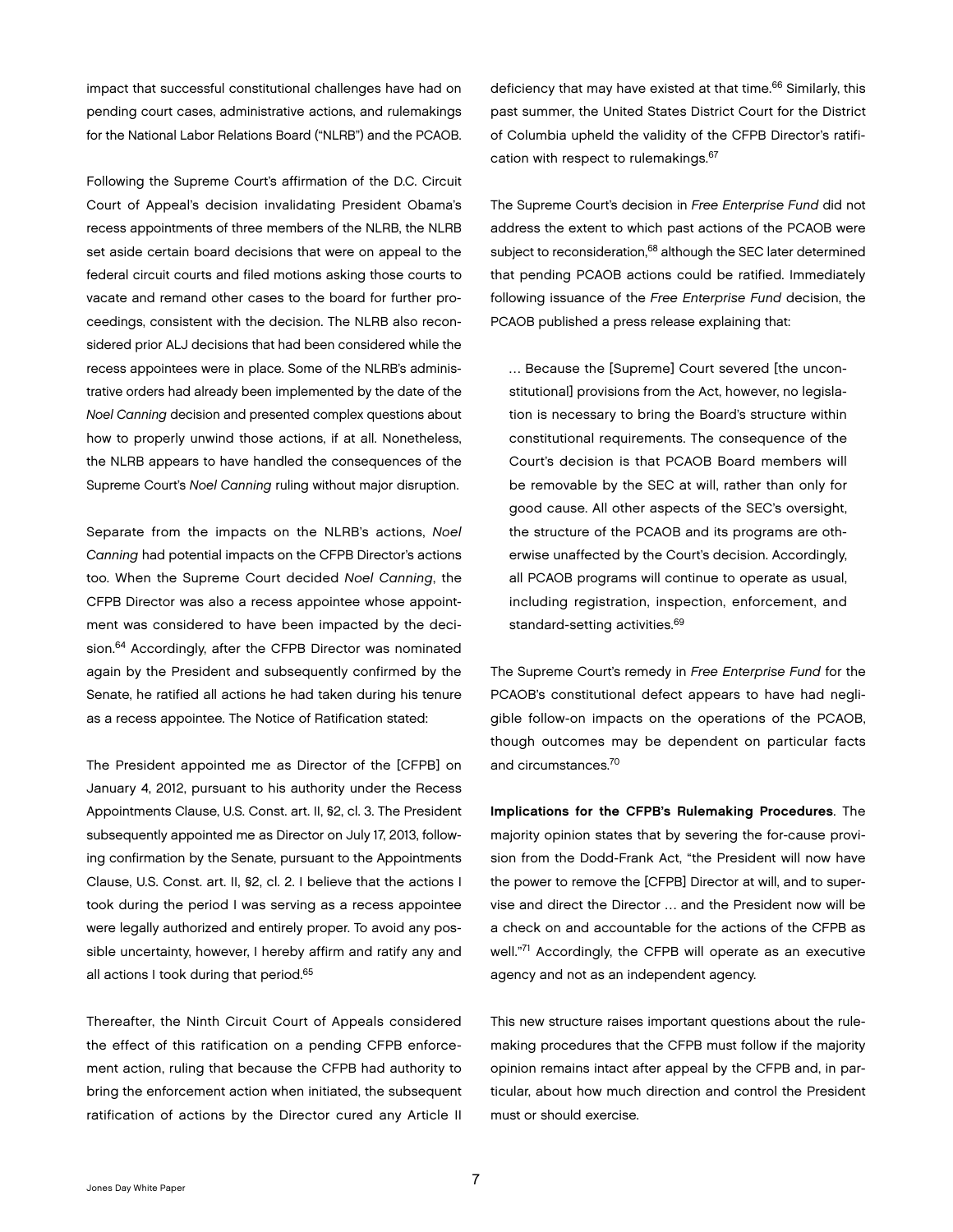Executive agencies are required by Executive Order 12866 to submit their proposed and final rules for advance review to the Office of Management and Budget ("OMB"), Office of Information and Regulatory Affairs ("OIRA") in the Executive Office of the President before issuing them.72 Executive Order 12866 sets forth the responsibilities of each executive agency for adhering to the President's planning and review processes, principles of regulation, and centralized review of regulations. In accordance with Executive Order 12866, each agency has appointed a Regulatory Policy Officer who reports to the agency head and who is involved at each phase of the regulatory process to promote development of regulations that further the principles of the Executive Order.<sup>73</sup>

The Administrator of OIRA is responsible for providing meaningful guidance to ensure that each executive agency's regulatory actions are aligned with the President's priorities, the principles of Executive Order 12866, and the regulatory analysis guidance issued by OMB on the development of good regulatory analysis, which includes benefit-cost analysis of regulatory options.<sup>74</sup> Executive agencies must provide an assessment of the benefits and the costs of significant regulatory actions as well as an assessment of potentially effective and reasonably feasible alternatives to planned rules.<sup>75</sup> Each executive agency is responsible for complying with applicable administrative laws, such as the Administrative Procedure Act, the Regulatory Flexibility Act, and the Paperwork Reduction Act ("PRA").<sup>76</sup>

Independent agencies, by contrast, are subject to a circumscribed subset of the full requirements of Executive Order 12866. For example, independent agencies must prepare an annual unified regulatory agenda and a regulatory plan of the most important significant regulatory actions the agency expects to issue in proposed or final form, but these agencies are not subject to the provisions of Executive Order 12866 governing centralized review of regulations by OIRA. Accordingly, independent agencies are not required to submit their proposed and final rules for review by OIRA and are not required to comply with the benefit-cost requirements of Executive Order 12866 and its implementing guidance.

The terms of Executive Order 12866 define independent regulatory agencies by reference to the definition in the PRA, which was amended by the Dodd-Frank Act to include the CFPB.77 Given the court's holding in the PHH Decision that the CFPB will now operate as an executive agency, this statutory amendment may itself be invalid. Regardless, if the D.C. Circuit's constitutional ruling in the PHH Decision is not overturned on appeal, then either Congress, by amending the PRA, or the President, by revising Executive Order 12866, may decide to subject CFPB rulemaking to the same OIRA review that governs other executive agencies. Additionally, there are several other Executive Orders and OMB guidances that apply to all executive agencies that would need to be examined for possible application to the CFPB if the D.C. Circuit Court's constitutional ruling stands.78

Finally, the court's ruling that the CFPB violated due process by retroactively applying a new interpretation of RESPA to conduct that occurred prior to the date of the new interpretation could cause the CFPB to reconsider its methods for applying new interpretations of rules to ensure fair notice to stakeholders. In particular, the court's ruling could diminish the CFPB's willingness to announce new requirements through backwardlooking enforcement measures rather than through prospective rulemakings.

The election of Donald Trump as President and the Republican's maintaining a majority in the House of Representatives and the Senate for the 115th Congress may have significant implications for the PHH Decision and the structure and operations of the CFPB.

President-elect Trump has advocated for repeal of some or all of the Dodd-Frank Act that created the CFPB, and several influential Republican members of Congress support a rollback of the Act on grounds that it is stifling economic growth and limiting consumer choice. The structure, mission, budget and regulatory requirements of the CFPB are likely to be a focus of achieving Dodd-Frank Act reforms in the 115th Congress.

Although President-elect Trump has neither called for elimination of the CFPB nor specified the particular CFPB reforms his Administration would support, the CFPB reforms in previous Republican-sponsored legislation would be a likely starting point for consideration. Many strategists and industry associations expect that the Financial CHOICE Act, H.R. 5983, passed by a majority-Republican vote of the House Financial Services Committee in June 2016, would be taken up in whole or in part early in the next congressional session.<sup>79</sup> The Financial CHOICE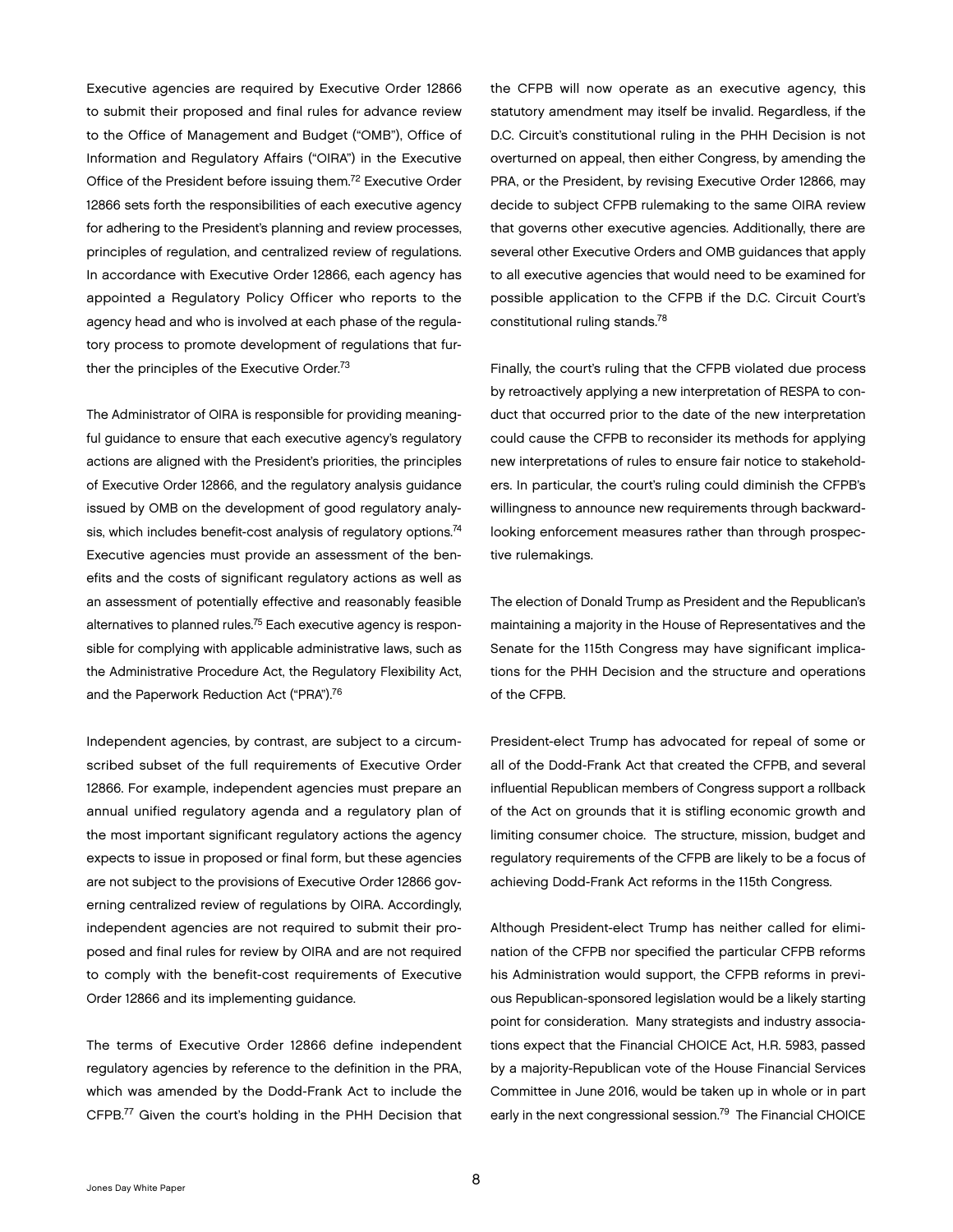<span id="page-10-0"></span>Act includes provisions that would replace the CFPB Director with a five-member commission, among other CFPB reforms.<sup>80</sup>

Senate Republicans are not a supermajority and would likely need to garner the votes of some Senate Democrats to secure passage of legislation. A key to enactment of all or part of the Financial CHOICE Act, or other Dodd-Frank reform legislation, will be the extent to which it can garner bipartisan support. Several influential Democratic Senators who will remain following the 2016 elections are among those who, in the past, have supported a five-member commission in lieu of a single Director to oversee the CFPB. Major financial services industry associations have also supported such a change in CFPB structure while major consumer groups have not, and this difference in viewpoints is unlikely to be affected by the elections.

The PHH Decision invalidates the part of the Dodd-Frank Act that makes the CFPB Director independent and thereby, if left undisturbed, would provide President-elect Trump with the power to remove the CFPB Director at will rather than for cause. Appointing a new CFPB Director would enable the new President to better align the agency's direction with his policy objectives. The Trump Administration would likely want the PHH Decision to stand unaltered.

If the PHH Decision is overruled, the grounds available to the President for removing the CFPB Director before July 2018 when his 5-year term of office ends are for "inefficiency, neglect of duty, or malfeasance in office."81 After nomination

by the President, a new CFPB Director must be confirmed by the Senate. In the interim, prior to Senate confirmation, the CFPB's Deputy Director would serve as Director. While Senate Republicans do not constitute a supermajority, since 2013, Senate rules permit a simple majority vote on executive branch nominations, disallowing filibuster and facilitating confirmation.

After all is said and done, the 2016 elections may enable Congress to move legislation forward that could have avoided altogether the constitutional separation of powers question decided by the court in PHH v. CFPB.

#### LAWYER CONTACTS

For further information, please contact your principal Firm representative or one of the lawyers listed below. General email messages may be sent using our "Contact Us" form, which can be found at [www.jonesday.com/contactus/.](http://www.jonesday.com/contactus/)

Lisa M. Ledbetter Washington +1.202.879.3933 [lledbetter@jonesday.com](mailto:lledbetter@jonesday.com) Christian G. Vergonis Washington +1.202.879.3914 [cvergonis@jonesday.com](mailto:cvergonis@jonesday.com)

Noel J. Francisco Washington +1.202.879.5485 [njfrancisco@jonesday.com](mailto:njfrancisco@jonesday.com)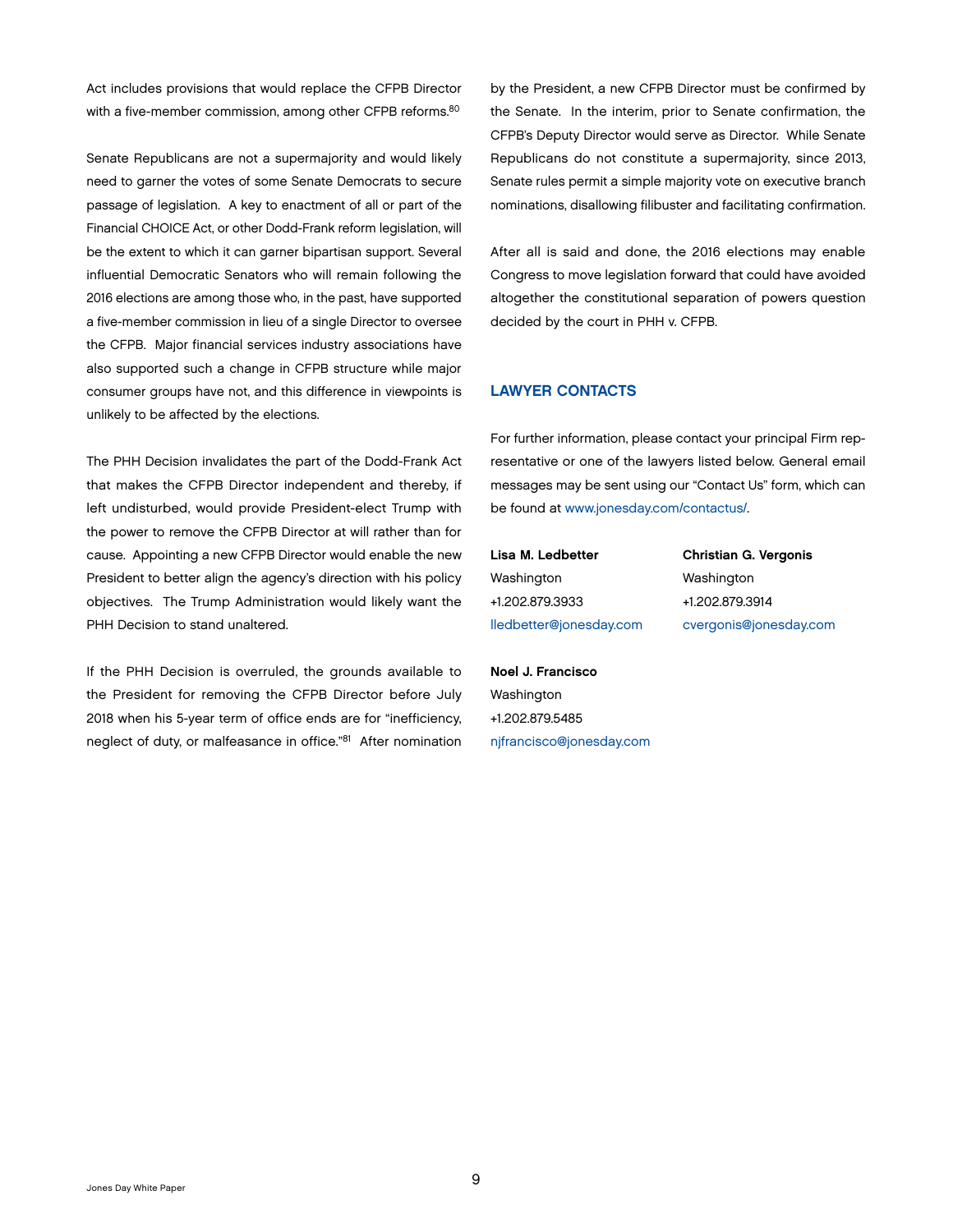#### <span id="page-11-0"></span>ENDNOTES

- 1 Pub. L. No. 111-203 (July 21, 2010).
- 2 *Humphrey's Executor v. United States*, 295 U.S. 602 (1935).
- 3 *See Morgan Drexen, Inc*. *v. Consumer Fin. Prot. Bureau*, 785 F.3d 684 (D.C. Cir. 2015) (affirming the district court conclusion that an attorney not subject to a CFPB enforcement action lacked standing to challenge the constitutionality of the CFPB); *National Bank of Big Spring, Texas, et al. v. Lew, et al.*, No. 13-5247, 2015 WL 4489885 (D.C. Cir. July 24, 2015) (holding that the bank has standing to challenge the constitutionality of the CFPB and remanding for further proceedings); *Consumer Fin. Prot. Bureau v. CashCall, Inc.*, No. CV157522JFWRAOX, 2016 WL 4820635 (C.D. Cal. Aug. 31, 2016) (denying motion for summary judgment filed by defendant that argued that the CFPB is not constitutionally structured); *Consumer Fin. Prot. Bureau v. ITT Educational Services, Inc.,* No. 1:14-CV-00292-SEB. 2015 WL 1013508 (S.D. Ind. Mar. 6, 2015) (denying motion to dismiss by defendant that argued that the CFPB is structured unconstitutionally). Additionally, the subject of a CFPB Enforcement Action in North Dakota has recently challenged the structure of the CFPB as unconstitutional in a motion to dismiss. *See generally Consumer Fin. Prot. Bureau v. Intercept Corporation, et al.,* 3:16-cv-00144-RRE-ARS (D.N.D. June 6, 2016). The district court has not yet ruled on the motion.
- 4 *PHH Corporation, et al., v. Consumer Financial Protection Bureau*, No. 15-1117 (D.C. Cir. Oct. 11, 2016). (hereinafter, "*PHH Corp.*").
- 5 Circuit Judge Karen Henderson did not join the majority opinion in this constitutional holding on the ground that reaching the constitutional challenge proffered by PHH was unnecessary because PHH's statutory arguments were sufficient to grant relief from the CFPB's administrative order. In a footnote, she indicated that her dissent was not intended to suggest that the CFPB was immune from constitutional challenge, and that in all likelihood, that challenge would be before the court relatively quickly, *see, e.g., State Nat'l Bank Big Spring v. Lew*, No. CV 12-1032 (ESH), 2016 WL 3812637 at \*1 (D.D.C. July 12, 2016).
- 6 *Chevron U.S.A., Inc. v. Natural Res. Def. Council, Inc*., 467 U.S. 837 (1984).
- 7 *PHH Corp*., at 12.
- 8 A prior Jones Day *Commentary*, "*[PHH v. Consumer Financial](http://www.jonesday.com/phh-v-consumer-financial-protection-bureau-what-it-means-for-current-and-future-cfpb-enforcement-10-21-2016/)  Protection Bureau*[: What it Means for Current and Future CFPB](http://www.jonesday.com/phh-v-consumer-financial-protection-bureau-what-it-means-for-current-and-future-cfpb-enforcement-10-21-2016/)  [Enforcement](http://www.jonesday.com/phh-v-consumer-financial-protection-bureau-what-it-means-for-current-and-future-cfpb-enforcement-10-21-2016/)," addressed the implications of the Court's ruling for current and future CFPB enforcement actions.
- 9 ["CFPB Takes Action Against PHH Corporation for Mortgage](http://www.consumerfinance.gov/about-us/newsroom/cfpb-takes-action-against-phh-corporation-for-mortgage-insurance-kickbacks/)  [Insurance Kickbacks](http://www.consumerfinance.gov/about-us/newsroom/cfpb-takes-action-against-phh-corporation-for-mortgage-insurance-kickbacks/)," Jan. 29, 2014.
- 10 *[In the Matter of PHH Corp](http://files.consumerfinance.gov/f/201506/_cfpb_decision-by-director-cordray-redacted-226.pdf)*., File No. 2014-CFPB-0002.
- 11 *See* Letter from Nicolas P. Retsinas, Assistant Secretary for Housing, Department of Housing and Urban Development, to Countrywide Funding Corporation 3 (Aug. 6, 1997) and Letter from John P. Kennedy, Associate General Counsel for Finance and Regulatory Compliance, Department of Housing and Urban Development, to American Land Title Association 1 (Aug. 12, 2004).
- 12 Pursuant to the Dodd-Frank Act, HUD's rule implementing RESPA, Regulation X, was transferred to and codified by the CFPB at 12 C.F.R. § 1024 (2012). 24 C.F.R. §§ 3500.01-3500.14.
- 13 Article II, § 1 of the U.S. Constitution states, in relevant part, "The executive Power shall be vested in a President of the United States of America."
- 14 [12 U.S.C. § 5491](https://www.law.cornell.edu/uscode/text/12/5491)(c)(3).
- 15 *PHH Corp*., at 17.
- 16 *Myers v. United States*, 272 U.S. 52, 122 (1926).
- 17 *Humphrey's Executor v. United States*, 295 U.S. 602 (1935).
- 18 *PHH Corp*., at 21.
- 19 *Id*. at 21 (quoting *Humphrey's Executor*, 295 U.S*.* at 624 (internal quotation marks omitted)).
- 20 *Id*. at 22.
- 21 *Id*. at 27.
- 22 *Id*. at 58. The court notes the tension between *Humphrey's Executor* and *Free Enterprise Fund*, stating that "the reasoning of *Humphrey's Executor* is in tension with some of the reasoning of the Supreme Court's recent decision in *Free Enterprise Fund*…. Of course, overruling *Humphrey's Executor* would not mean the end of the agencies that are now independent…. So the question is not the existence of the agencies; the question is the President's control over the agencies and the resulting accountability of those agencies to the people." *Id*. at ftn. 15, 59-60.
- 23 *Id*. at 27.
- 24 *Id*. at 9 (quoting *Morrison v. Olson*, 487 U.S. 654, 699 (1988) (Scalia, J., dissenting).
- 25 *Id*. at 27.
- 26 *NLRB v. Noel Canning*, 134 S. Ct. 2550 (2014). *See* Jones Day, ["Noel](http://www.jonesday.com/noel-canning-victorious-as-us-supreme-court-unanimously-rules-to-invalidate-president-obamas-2012-recess-appointments-to-nlrb/)  [Canning victorious as U.S. Supreme Court unanimously rules to](http://www.jonesday.com/noel-canning-victorious-as-us-supreme-court-unanimously-rules-to-invalidate-president-obamas-2012-recess-appointments-to-nlrb/)  [invalidate President Obama's 2012 recess appointments to NLRB](http://www.jonesday.com/noel-canning-victorious-as-us-supreme-court-unanimously-rules-to-invalidate-president-obamas-2012-recess-appointments-to-nlrb/)," June 2014.
- 27 *Id*. at 2567.
- 28 *Id*. at 2567.
- 29 *Free Enterprise Fund v. Public Company Accounting Oversight Board*, 561 U.S. 477 (2010). *See* Jones Day, ["Free Enterprise Institute](http://www.jonesday.com/experiencepractices/ExperienceDetail.aspx?experienceid=21699)  [wins challenge of constitutionality of Public Company Accounting](http://www.jonesday.com/experiencepractices/ExperienceDetail.aspx?experienceid=21699)  [Oversight Board](http://www.jonesday.com/experiencepractices/ExperienceDetail.aspx?experienceid=21699)," June 2010.
- 30 *Id*. at 505.
- 31 *PHH Corp*., at 38.
- 32 *Id*. at 9.
- 33 *Id*. at 59.
- 34 *Id*. at 29.
- 35 *Id*. at 30.
- 36 *Id*. at 31.
- 37 *Id*. at 33.
- 38 *Id.* at 34.
- 39 *Id.* at 64.
- 40 *Id.* at 65.
- 41 *Id*. at 66 (quoting *Free Enterprise Fund* at § 561 U.S. at 508).
- 42 12 U.S.C. § 5302 (quoted in the majority opinion at 67).